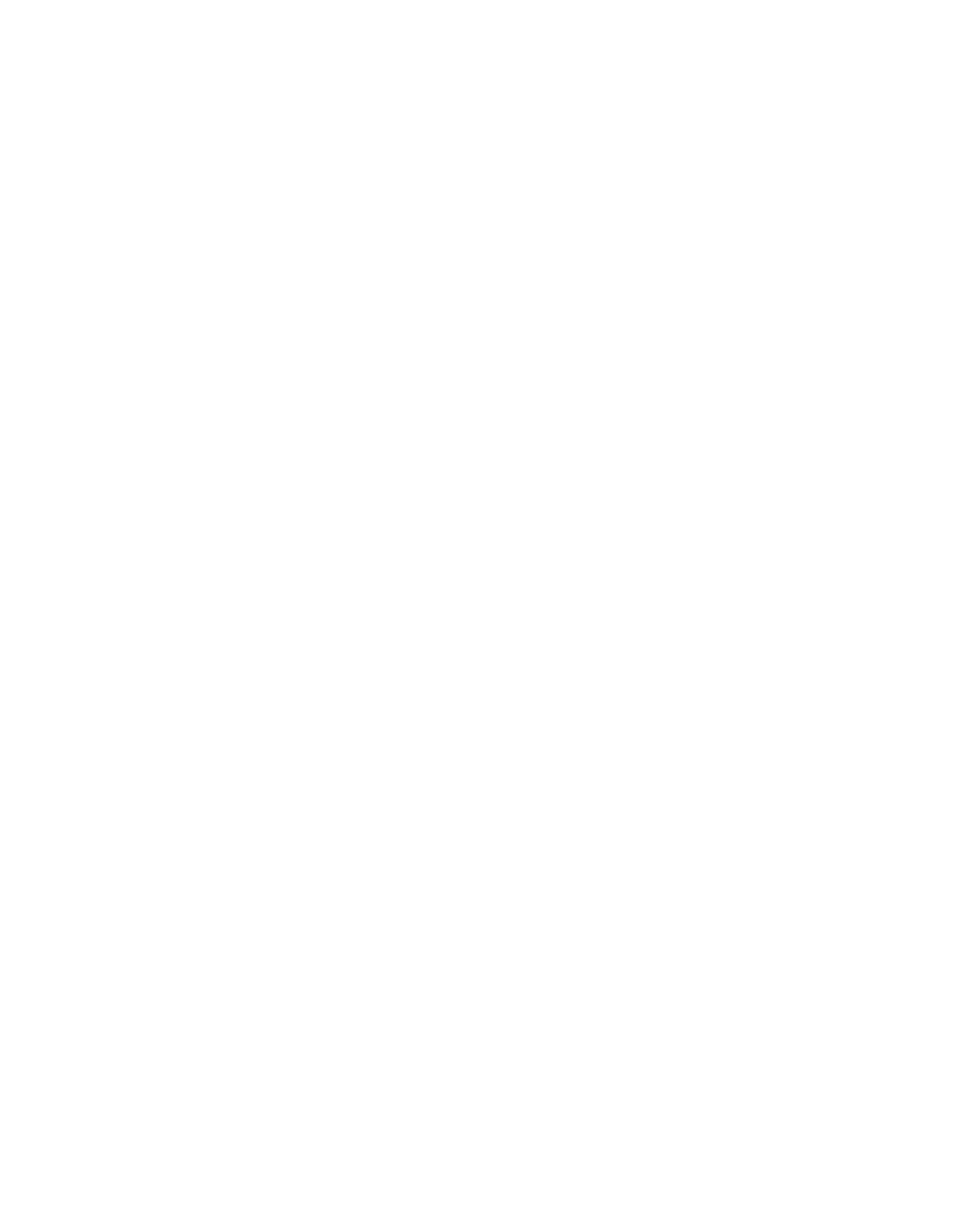

4 November 2016

Dear Councillors,

You are cordially advised and invited to attend the Statutory Meeting, which will be held in the Council Chamber, Shire Hall, Barkly Street, Ararat on **Tuesday 8 November 2016** commencing at **6.00pm.**

#### **BUSINESS:**

- **1 Open Meeting Welcome by Chief Executive Officer**
- **2 Traditional Acknowledgement/Prayer**
- **3 Apologies**
- **4 Disclosure of Conflicts of Interest in any item on the agenda**
- **5 Oath of Office and Councillor Code of Conduct Declaration**
- **6 Election of Mayor for 2016/2017**
- **7 Election of Deputy Mayor for 2016/2017**
- **8 Setting of Mayoral and Councillor Allowances**
- **9 Appointment of Councillor Delegates to Committees/Organisations**
- **10 Fixing of Ordinary Council Meeting Dates 2016/2017**
- **11 Close Meeting**

Your attendance is respectfully requested.

Yours sincerely,

## **ANDREW EVANS CHIEF EXECUTIVE OFFICER**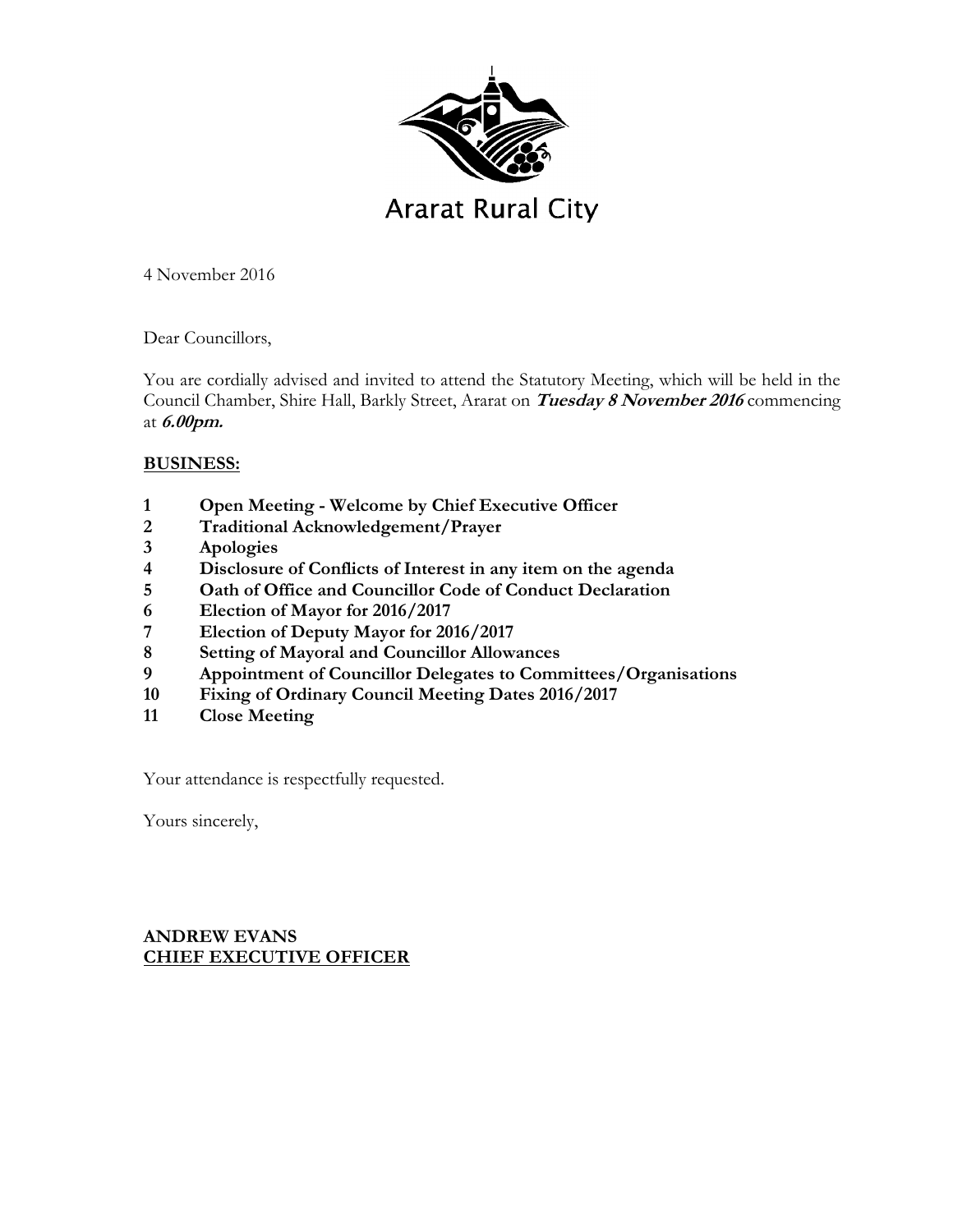## **INDEX**

| <b>ITEM1</b>      |                                                       |  |
|-------------------|-------------------------------------------------------|--|
| ITEM <sub>2</sub> | TRADITIONAL ACKNOWLEDGEMENT AND PRAYERS 2             |  |
| ITEM <sub>3</sub> |                                                       |  |
| <b>ITEM4</b>      |                                                       |  |
| ITEM <sub>5</sub> | <b>OATH OF OFFICE AND</b>                             |  |
|                   |                                                       |  |
| ITEM 6            |                                                       |  |
| <b>ITEM7</b>      |                                                       |  |
| ITEM <sub>8</sub> | <b>SETTING OF MAYORAL AND COUNCILLOR ALLOWANCES 9</b> |  |
| ITEM <sub>9</sub> | APPOINTMENT OF COUNCIL DELEGATES                      |  |
|                   |                                                       |  |
| <b>ITEM 10</b>    |                                                       |  |
| <b>ITEM 11</b>    |                                                       |  |
|                   |                                                       |  |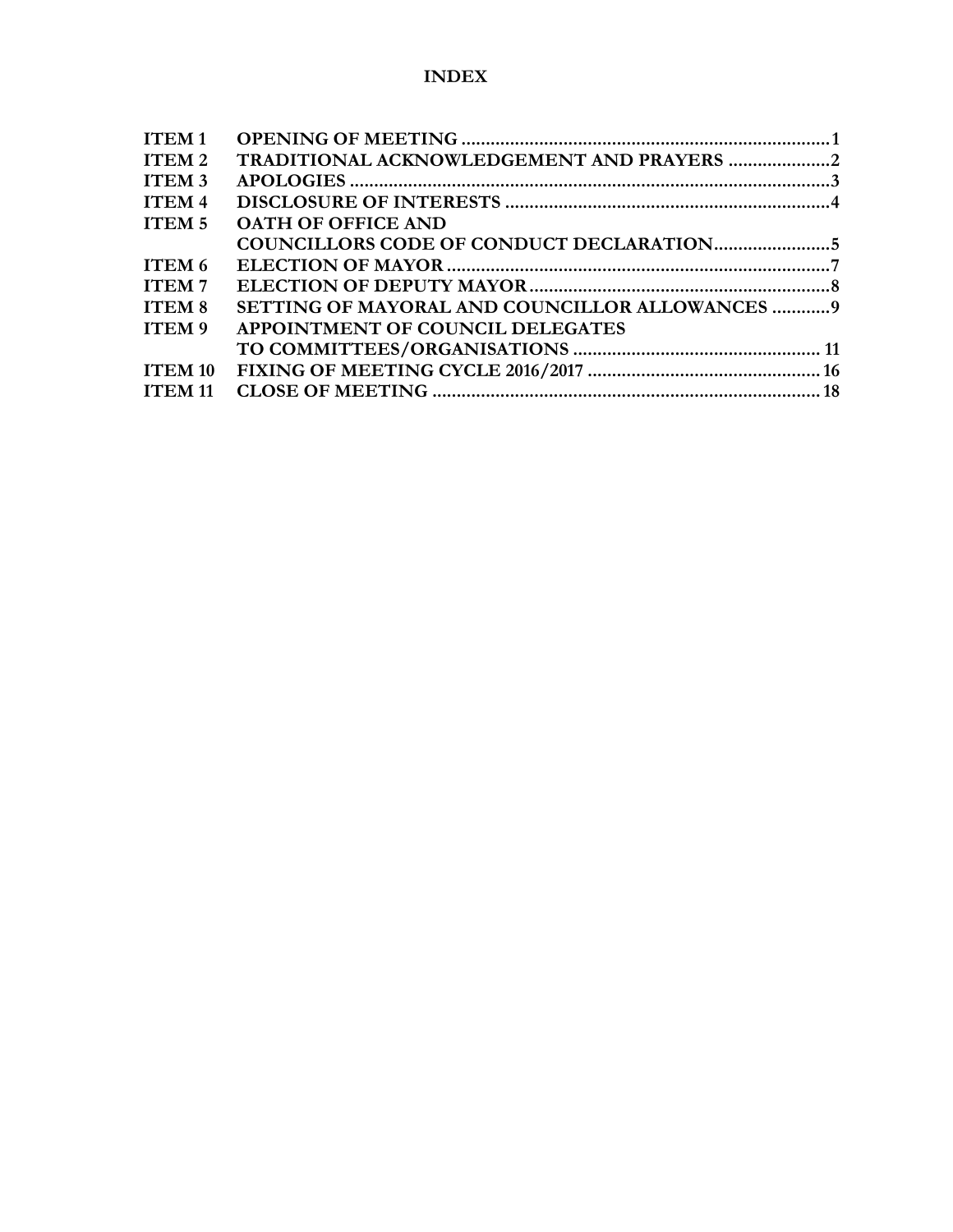## **ITEM 1** OPENING OF MEETING

Under Section 72(2) of the Local Government Act 1989, the office of Mayor becomes vacant at 6am on the day of a general election whether or not the Mayor has completed his or her term of office as resolved by the Council under Section 71(1).

Under Governance Local Law 2012 Section 9(1)(b) The Chief Executive Officer must conduct the election of Mayor.

**The Chief Executive Officer (Temporary Chair), will declare the meeting open.**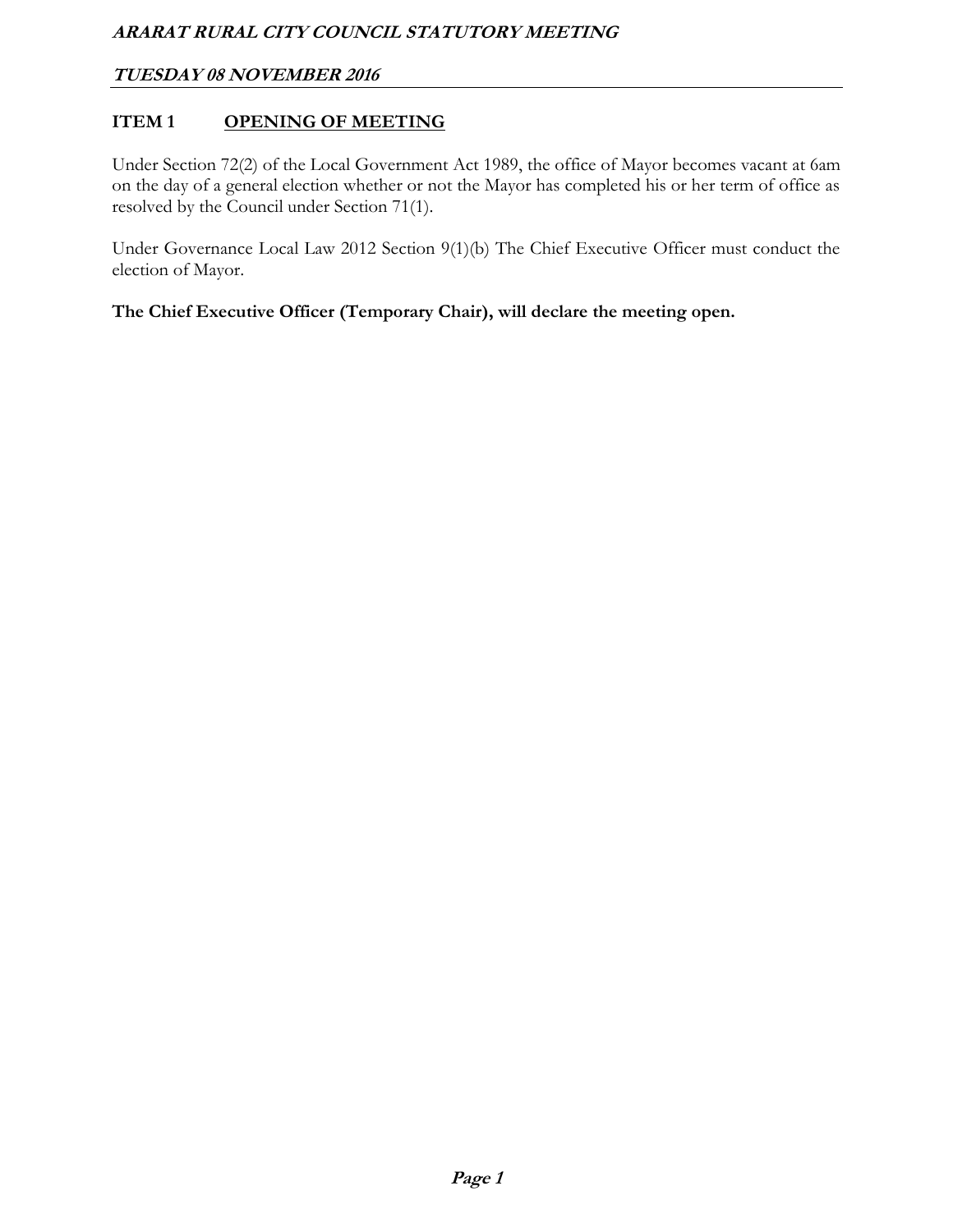#### **TUESDAY 08 NOVEMBER 2016**

#### **ITEM 2 TRADITIONAL ACKNOWLEDGEMENT AND PRAYERS**

The Temporary Chairperson will read the Traditional Acknowledgment and Opening Prayers.

#### **TRADITIONAL ACKNOWLEDGEMENT**

WE ACKNOWLEDGE THE TRADITIONAL OWNERS OF THE LAND ON WHICH WE MEET TODAY, AND PAY OUR RESPECTS TO THEIR ELDERS, PAST AND PRESENT.

#### **OPENING PRAYER**

ALMIGHTY GOD, WE HUMBLY ASK YOU TO HELP US, AS ELECTED COUNCILLORS OF THE ARARAT RURAL CITY COUNCIL. GUIDE OUR DELIBERATIONS. PROSPER WHAT IS YOUR WILL FOR US, TO YOUR HONOUR AND GLORY AND FOR THE WELFARE AND BENEFIT OF THE PEOPLE WHOM WE SERVE IN THE ARARAT RURAL CITY.

#### **THE LORD'S PRAYER**

OUR FATHER WHICH ART IN HEAVEN, HALLOWED BE THY NAME, THY KINGDOM COME, THY WILL BE DONE ON EARTH, AS IT IS IN HEAVEN. GIVE US THIS DAY OUR DAILY BREAD AND FORGIVE US OUR TRESPASSES AS WE FORGIVE THEM THAT TRESPASS AGAINST US, AND LEAD US NOT INTO TEMPTATION, BUT DELIVER US FROM EVIL, FOR THINE IS THE KINGDOM, THE POWER, AND THE GLORY, FOREVER AND EVER. AMEN.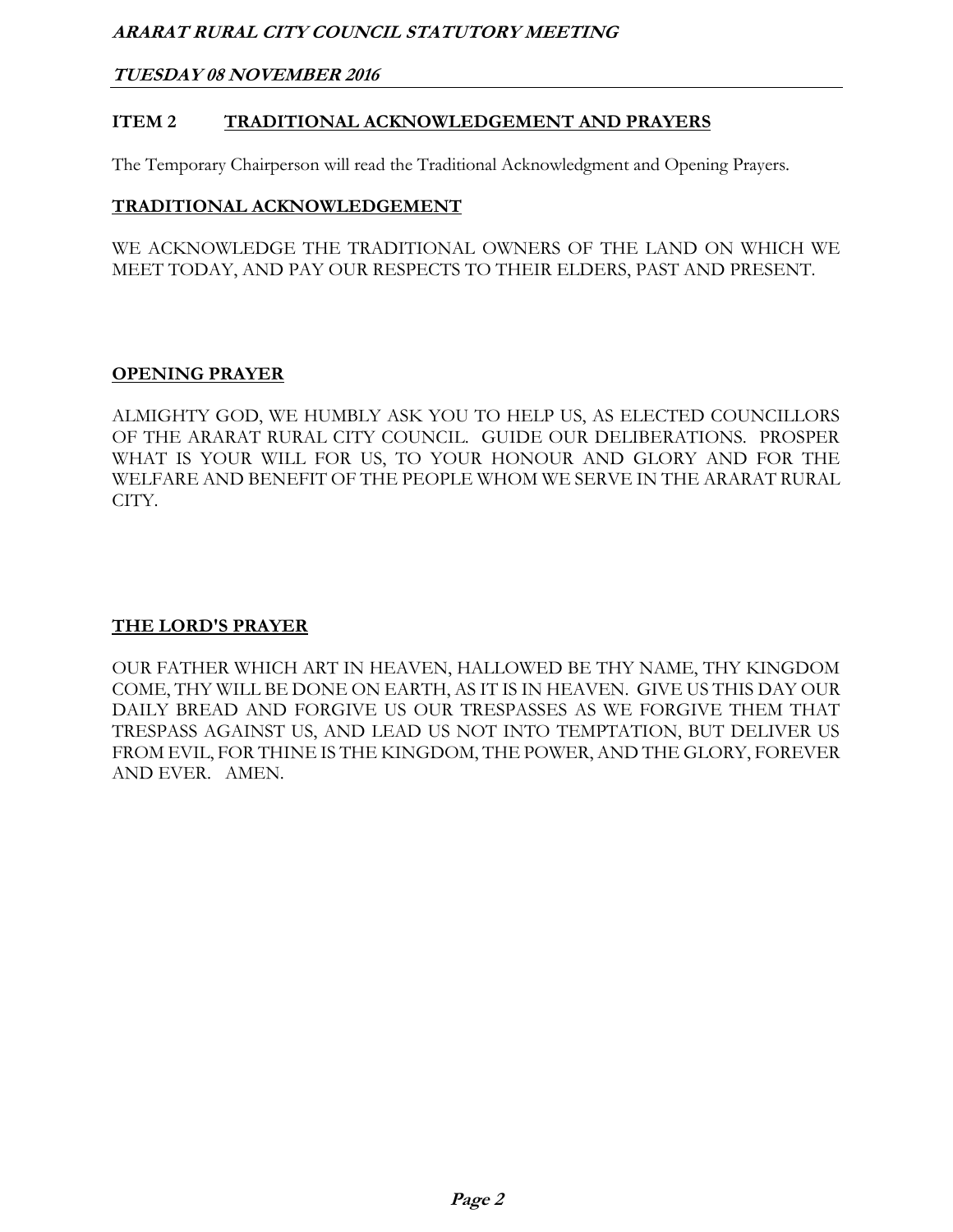**TUESDAY 08 NOVEMBER 2016** 

## **ITEM 3 APOLOGIES**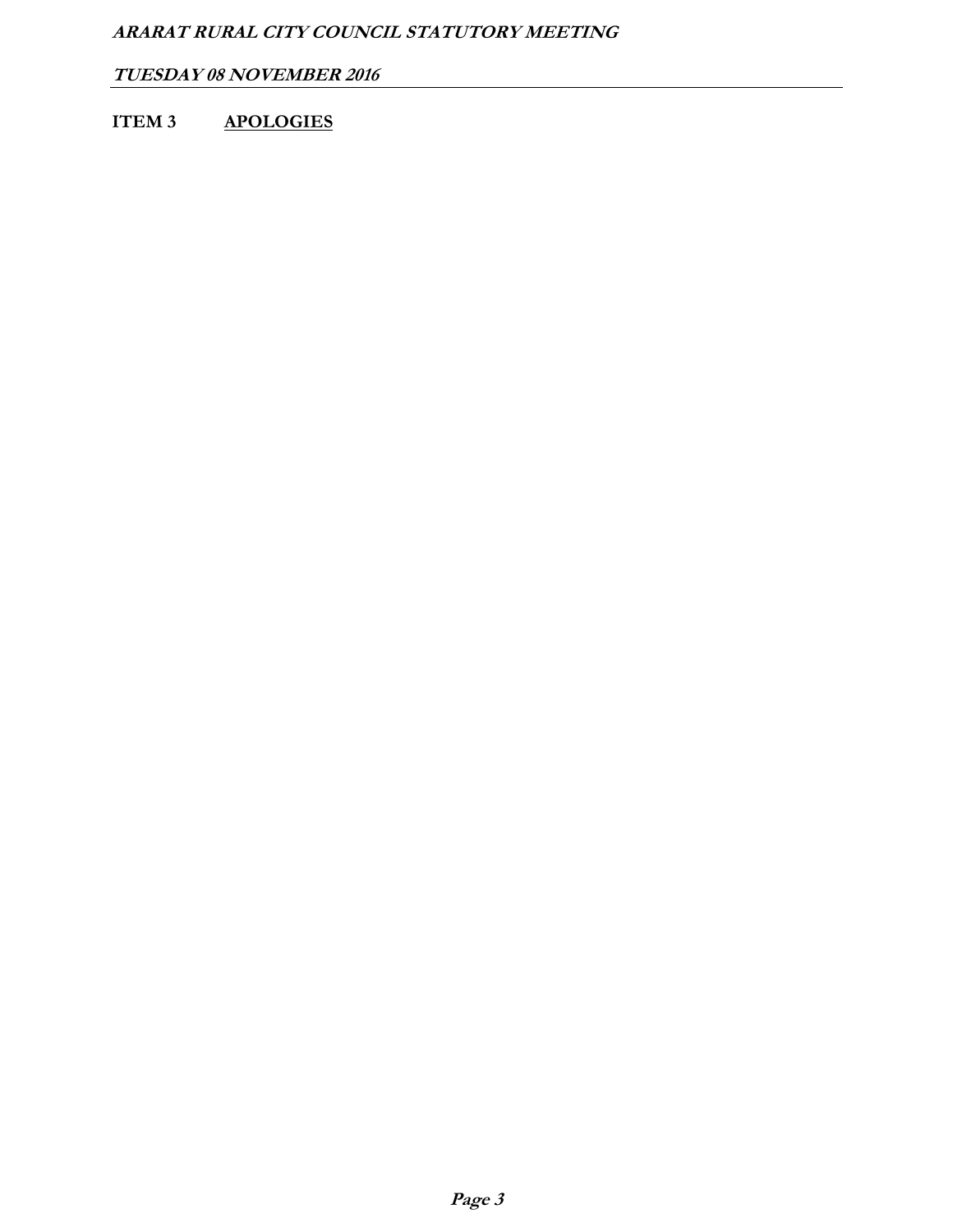#### **TUESDAY 08 NOVEMBER 2016**

#### **ITEM 4 DISCLOSURE OF INTERESTS**

Under Section 79C of the Local Government Act 1989 a Councillor does not have a conflict of interest if the matter relates to the election of the Mayor or a decision in relation to the payment of allowances to the Mayor or Councillors.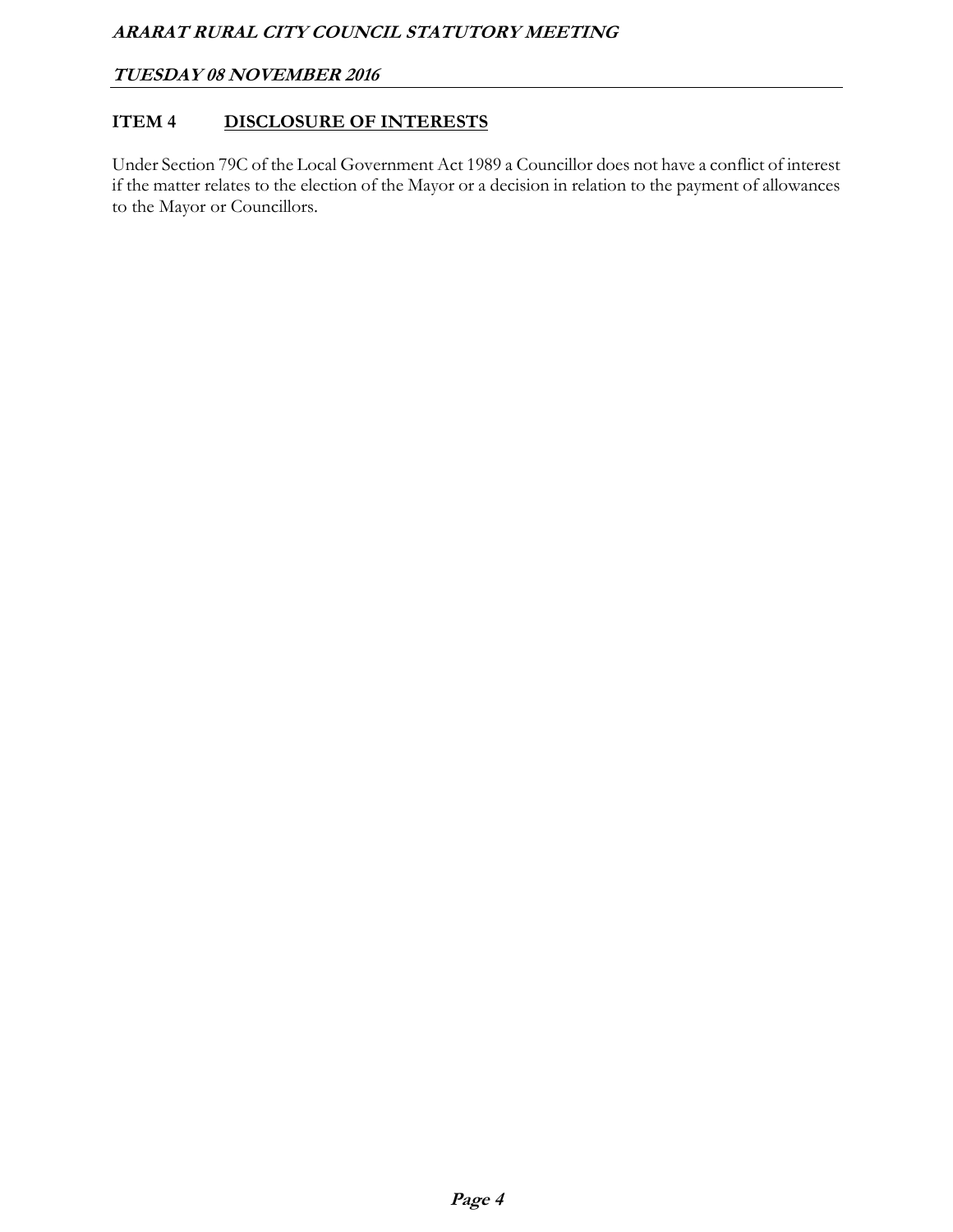#### **TUESDAY 08 NOVEMBER 2016**

#### **ITEM 5 OATH OF OFFICE AND COUNCILLORS CODE OF CONDUCT DECLARATION**

Section 63 of the Local Government Act 1989 states:

(1) A person elected to be a Councillor is not capable of acting as a Councillor until the person has—

(a) taken the oath of office specified in subsection (1A); and

 (b) read the Councillor Code of Conduct and, in accordance with subsection (3), made a declaration stating that they will abide by the Councillor Code of Conduct.

- (1A) The following oath of office is to be taken by a Councillor in accordance with Division 2 of Part IV of the **Evidence (Miscellaneous Provisions) Act 1958**— "I will undertake the duties of the office of Councillor in the best interests of the people in the municipal district of and faithfully and impartially carry out the functions, powers,
	- authorities and discretions vested in me under the **Local Government Act 1989** or any other Act to the best of my skill and judgment."
- (2) The oath of office must be—
	- (a) made before the Chief Executive Officer; and
	- (b) dated and signed before the Chief Executive Officer; and
	- (c) recorded in the minutes of the Council. **Note** 
		- See section 102 of the **Evidence (Miscellaneous Provisions) Act 1958** as to the making of a solemn affirmation instead of an oath.
- (3) A declaration by a person elected to be a Councillor under subsection (1)(b) must be—
	- (a) in writing; and
	- (b) witnessed by the Chief Executive Officer.

## **POTENTIAL IMPLICATIONS ARISING FROM THIS ISSUE**

#### **Council plan reference**

5.1 Good governance through leadership.

#### **Financial and resource implications**

None identified.

#### **Risk implications**

None identified.

#### **Statutory Implications**

Under Section 71 of the Local Government Act, the Councillors must elect a Councillor to be the Mayor of the Council.

#### **Community Implications**

Election of Mayor for community representation.

#### **Environmental Implications**

None identified.

## **Internal/external consultation**

None identified.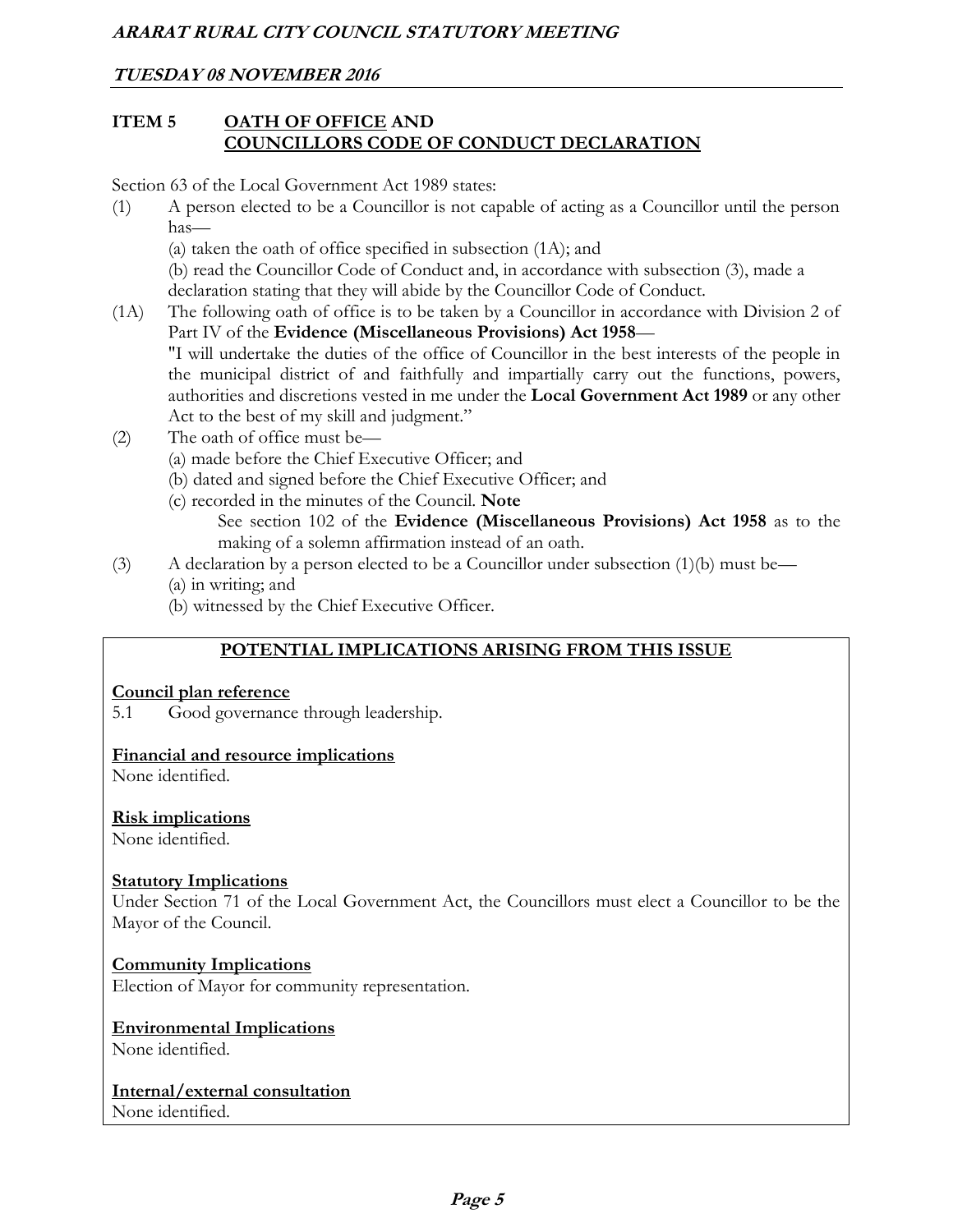#### **TUESDAY 08 NOVEMBER 2016**

#### **Attachments**

For Councillors information a copy of the following documents are provided as attachments to this report:

- 1 Oath of Office;
- 2 Councillor Code of Conduct 2016 *(circulated to Councillors on 3 November 2016);*
- 3 Code of Conduct Declaration.

#### **Conclusion**

A copy of the Oath of Office and the Councillor Code of Conduct Declaration has been prepared for signing by each person elected to be a Councillors.

Councillors will have the opportunity and must review and approve the Code of Conduct within 4 months after the general election.

**The Chief Executive Officer (Temporary Chair) invites Councillors (in alphabetic order) to take the Oath of Office and sign the Oath of Office and Councillor Code of Conduct Declaration.**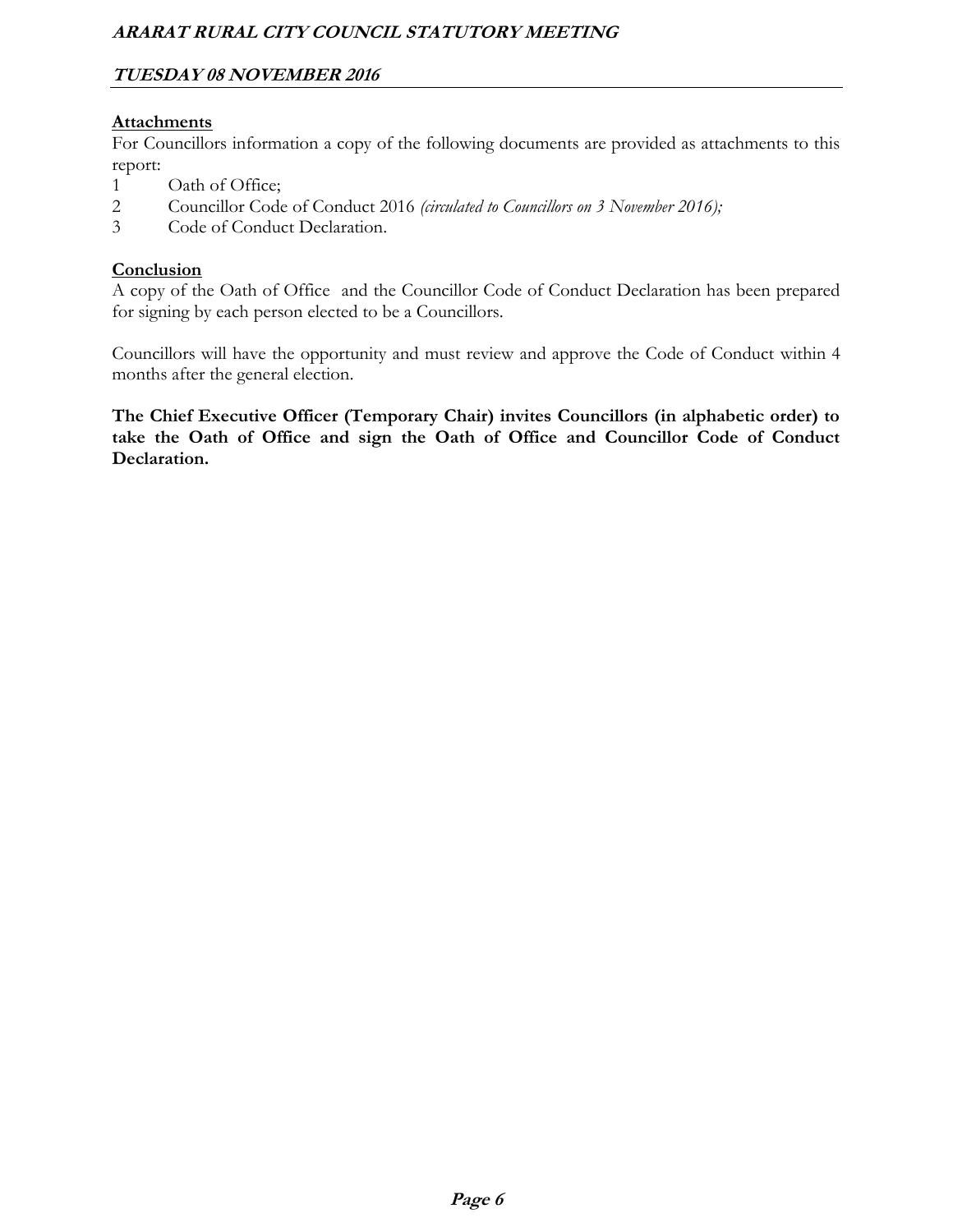#### **TUESDAY 08 NOVEMBER 2016**

#### **ITEM 6 ELECTION OF MAYOR 13047340 EXECUTIVE SERVICES**

Section 71 of the Local Government Act 1989 provides for the election of the Mayor after the fourth Saturday in October and no later than 30 November each year.

The process of election of the Mayor will take place in accordance with Section 9(1)(a)(ii) of Council's Governance Local Law 2012.

#### **Vote of thanks to the outgoing Mayor / Presentation**

**The Chief Executive Officer (Temporary Chair) calls for nominations for the position of Mayor for the forthcoming year.** 

#### **POTENTIAL IMPLICATIONS ARISING FROM THIS ISSUE**

**Council plan reference** 

5.1 Good governance through leadership.

**Financial and resource implications**  None identified.

**Risk implications** 

None identified.

#### **Statutory Implications**

Under Section 71 of the Local Government Act, the Councillors must elect a Councillor to be the Mayor of the Council.

#### **Community Implications**

Election of Mayor for community representation.

## **Environmental Implications**

None identified.

## **Internal/external consultation**

None identified.

#### **Conclusion**

Under Section 71 of the Local Government Act, the Councillors must elect a Councillor to be the Mayor of the Council.

**On election of the Mayor, the Temporary Chairperson vacates the Chair and the Mayor assumes the Chair.** 

**Statement by newly elected Mayor.**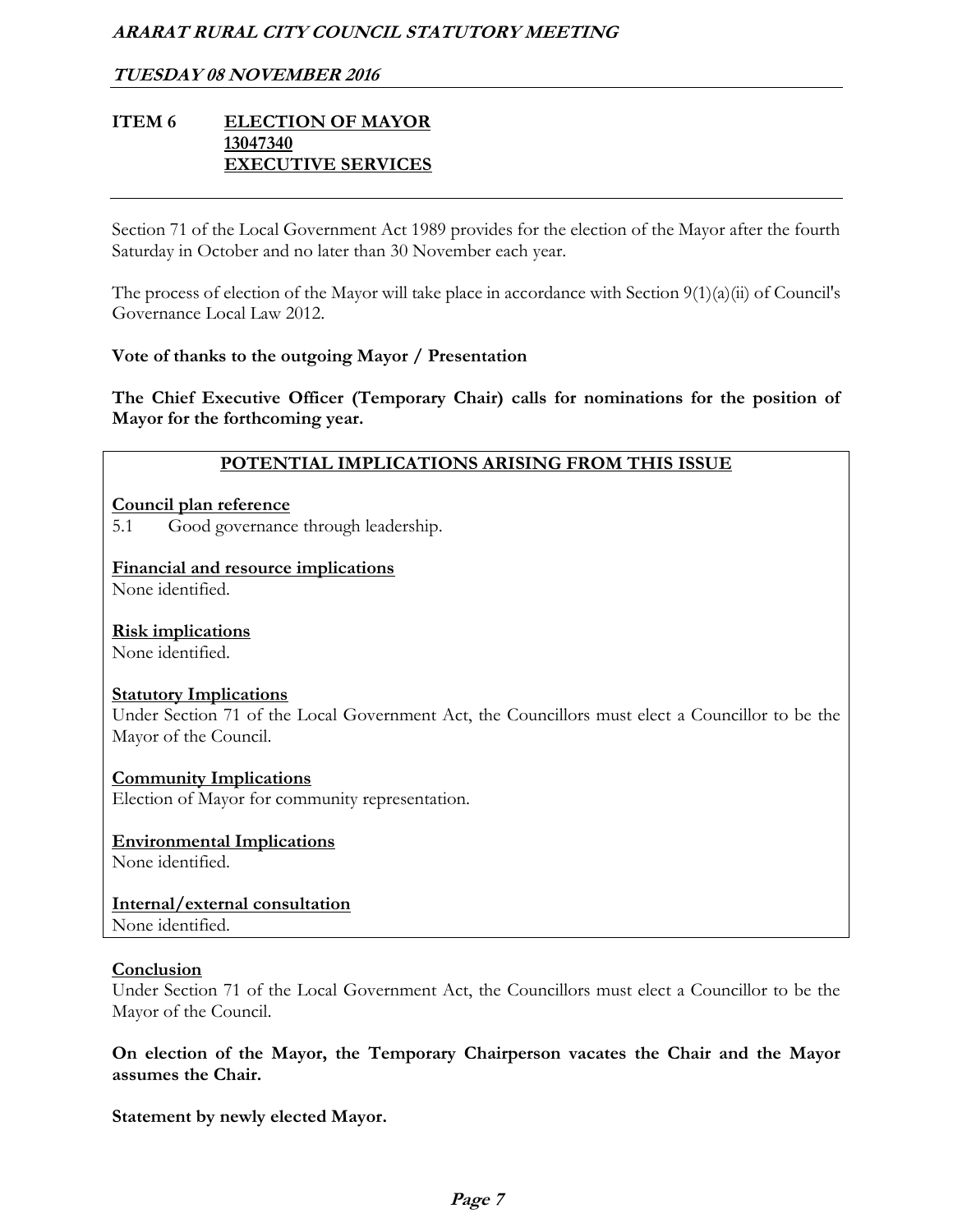#### **TUESDAY 08 NOVEMBER 2016**

#### **ITEM 7 ELECTION OF DEPUTY MAYOR 13047340 EXECUTIVE SERVICES**

**The Mayor calls for nominations for the position of Deputy Mayor for the forthcoming year.** 

#### **POTENTIAL IMPLICATIONS ARISING FROM THIS ISSUE**

#### **Council plan reference**

5.1 Good governance through leadership.

#### **Financial and resource implications**

None identified.

#### **Risk implications**

None identified.

#### **Statutory Implications**

Governance Local Law 2012 Section 10(5) During any period that the Mayor is absent or unable to act in that position, the Council must appoint a Councillor to act as the Mayor but in making that appointment the Council shall give preference to appoint the Deputy Mayor, if there is one.

If the Mayor is unable to attend a Council Meeting for any reason:

(a) Any Deputy Mayor will be acting Chair;

(b) If no Deputy Mayor is elected, an acting Chair may be elected.

#### **Community Implications**

Election of Deputy Mayor for community representation on behalf of the Mayor.

#### **Environmental Implications**

None identified.

#### **Internal/external consultation**  None identified.

#### **Conclusion**

Under Governance Local Law 2012 Section 10(1) Election of Deputy Mayor, Council may determine to elect a Deputy Mayor.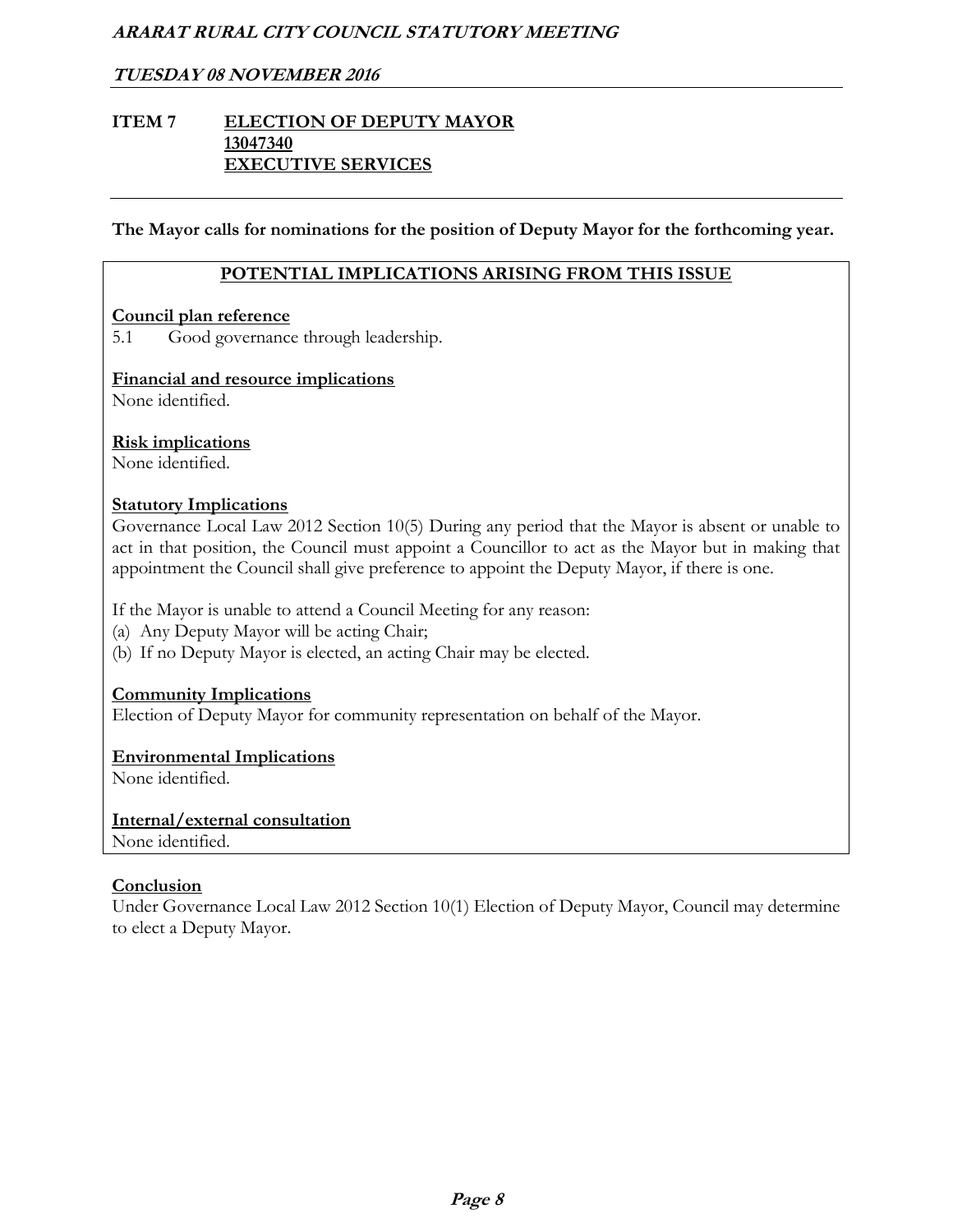#### **ITEM 8 SETTING OF MAYORAL AND COUNCILLOR ALLOWANCES 16078715 CORPORATE STRATEGY, RISK AND GOVERNANCE**

#### **Introduction**

Section 74 of the Local Government Act 1989 provides for Council to pay an allowance to the Mayor and each Councillor, within the range specified by the Minister for Local Government.

Council must review and determine the level of the Mayoral and Councillor allowances within the period of 6 months after a general election or by the next 30 June, whichever is later.

#### **Discussion**

On 26 November 2015, in accordance with section 73B(4)(a) of the Local Government Act 1989, notice was given that an adjustment factor of 2.5% applies to Mayoral and Councillor allowances.

In accordance with section 73B(4)(b) of the Local Government Act 1989, the new limits and ranges of Mayoral and Councillor allowances, adjusted in accordance with the adjustment factor, which took effect on 1 December 2015, are:

|  | Category 1: Councillors \$8,121 - \$19,350 per annum | Mayors up to \$57,812 per annum |
|--|------------------------------------------------------|---------------------------------|
|--|------------------------------------------------------|---------------------------------|

In addition to the allowances, the Mayor and Councillors are entitled to an additional payment of 9.5% which is the equivalent to the superannuation guarantee contribution.

Under section 73B of the Local Government Act, the Minister must, at least once a year, review the limits and ranges of Councillor and Mayoral allowances. At the time of writing this report Council has not received any notification from the Minister for Local Government regarding any change to Category 1.

#### **Council plan reference**

5.1 Good governance through leadership.

#### **Financial and resource implications**

Costs for current Mayoral and Councillor Allowances are included in the current budget.

## **Risk implications**

None identified.

#### **Statutory Implications**

None identified.

## **Community Implications**

None identified.

#### **Environmental Implications**

None identified.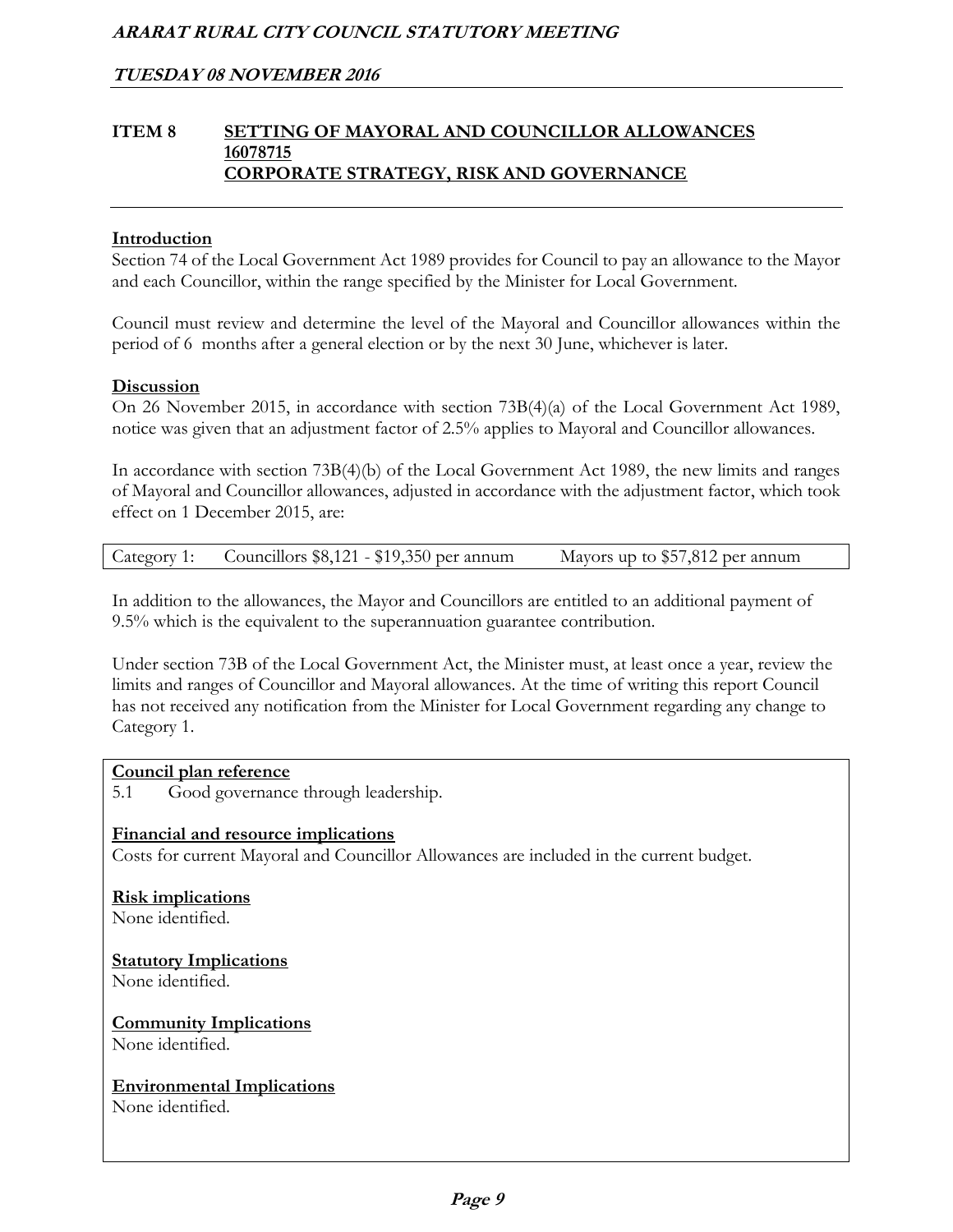## **TUESDAY 08 NOVEMBER 2016**

#### **Internal/external consultation**

This review is subject to a Section 223 consultation process, which provides an opportunity for any submitters to be heard in person by Council prior to a final decision being made.

#### **Conclusion**

Section 74(1) of the Act requires that Councils must review and determine the level of Mayoral and Councillor allowances within the period of six months after a general election or by next 30 June, whichever is later.

Under section 74(4) of the Act a person has a right to make a submission under section 223 to this review. Councils therefore need to allocate sufficient time to ensure that all steps in this process are undertaken so a final determination on allowances is made by the legislated deadline.

Until this review is complete and any decision subsequently made to vary existing amounts, Council must continue to pay the current allowances as adjusted above to their Mayors and Councillors. A Council cannot resolve to vary any allowances payable before then.

It is recommended that Council resolves to set the allowances at the maximum amounts, as adjusted from time to time during the entire four year term.

#### **Recommendation**

**That:** 

- **1 Council gives notice of its intention to set the Mayoral and Councillor allowances for the entire council term (ie until November 2020) at the maximum levels for a Category 1 Council, as determined by the Minister for Local Government and published in the Victoria Government Gazette from time to time;**
- **2 The allowances be paid monthly, with the amounts being subject to any variations or adjustments made by the Minister for Local Government during the four year Council term;**
- **3 Council gives public notice of its intention to set the Mayoral and Councillor allowances for the entire Council term at the maximum levels, and invites public submissions in accordance with section 223 of the Local Government Act 1989; and**
- **4 Following completion of the section 223 consultation process (including the hearing of any submissions), a further report be presented to Council to finalise the statutory process for the setting of the Mayoral and Councillor allowances.**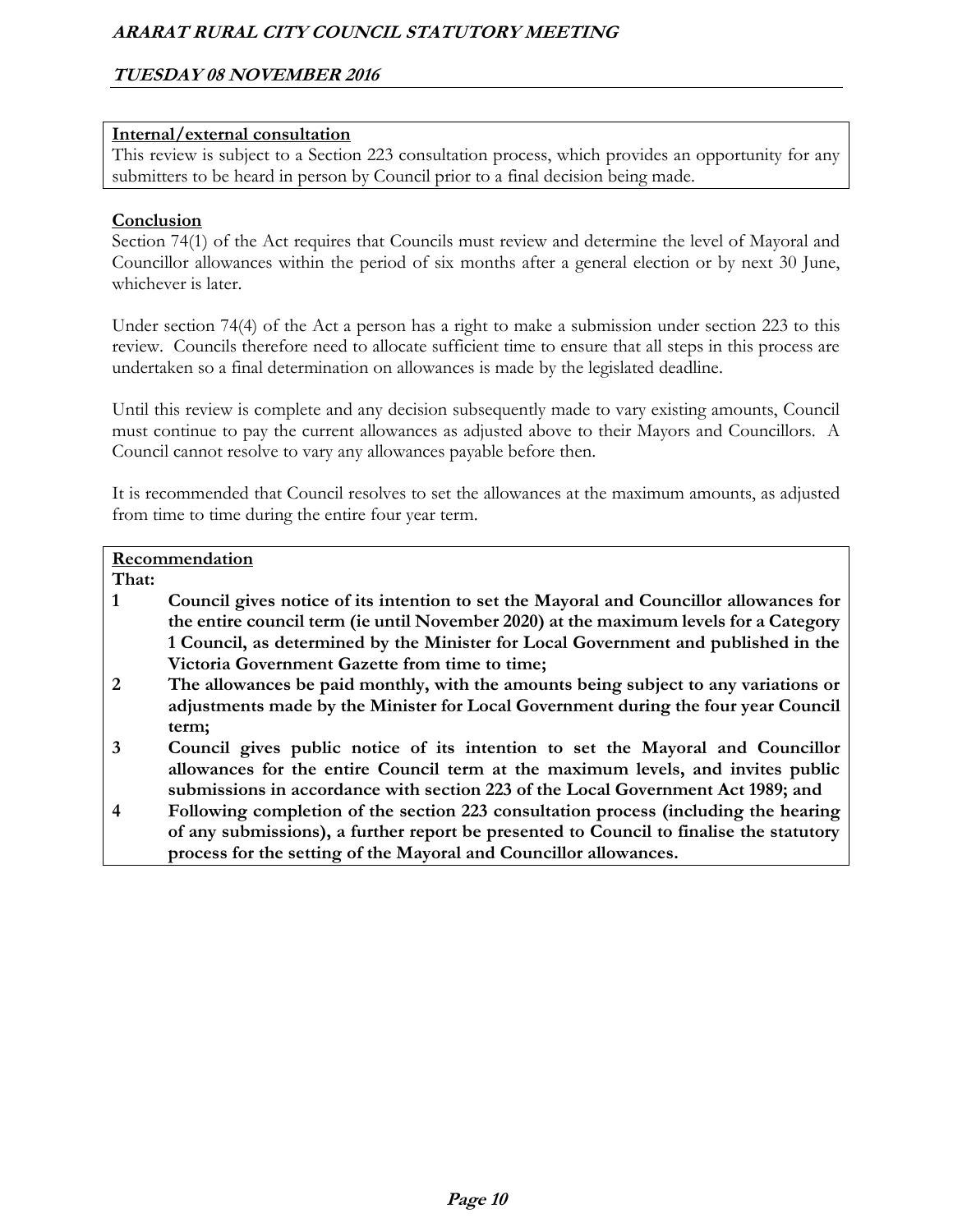#### **ITEM 9 APPOINTMENT OF COUNCIL DELEGATES TO COMMITTEES/ORGANISATIONS 13039075 EXECUTIVE SERVICES**

#### **Introduction**

This report is to provide clarity on Council representation on the various Council Committees and external bodies with which Council is associated for 2015/2016.

#### **Discussion**

Council is represented on a range of committees, which are convened by external bodies and on various internal committees, the current committees are listed below:

| Committee/Organisation with Council Representation                               |
|----------------------------------------------------------------------------------|
| National/State/Regional Bodies                                                   |
| Municipal Association of Victoria                                                |
| MAV Human Services Committee                                                     |
| Rural Councils Victoria                                                          |
| Central Highlands Regional Mayors and CEOs Forum                                 |
| Western Highway Action Committee                                                 |
| Grampians Central West Waste and Resource Recovery Region Local Government Waste |
| Forum                                                                            |
| Grampians Tourism Inc                                                            |
| Lake Fyans Recreational Area Committee of Management                             |
| <b>Council Committees</b>                                                        |
| Ararat Regional Art Gallery Advisory Committee                                   |
| Audit Committee                                                                  |
| Community Road Safety Steering Committee                                         |
| <b>Environmental Sustainability Advisory Group</b>                               |
| McDonald Centre Re-Use Committee                                                 |
| Municipal Emergency Management Planning Committee                                |
| <b>S86 Special Committees</b>                                                    |
| Alexandra Hall Committee of Management                                           |
| Buangor Community Sports Centre Committee (including Cobb & Co Building)         |
| Elmhurst Public Hall Committee                                                   |
| Lake Bolac Complex Committee                                                     |
| Lake Bolac Memorial Hall Committee                                               |
| Maroona Recreation Reserve Committee                                             |
| Mininera Recreation Reserve Committee                                            |
| Moyston Public Hall Committee                                                    |
| Pomonal Hall & Reserve Committee                                                 |
| Streatham Memorial Hall Committee                                                |
| Tatyoon Hall and Recreation Reserve Committee                                    |
| Warrak Public Hall Committee                                                     |
| Westmere Progress Association Committee                                          |
| Wickliffe Action Group Wickliffe Common Committee                                |
| Wickliffe Recreation Reserve Committee                                           |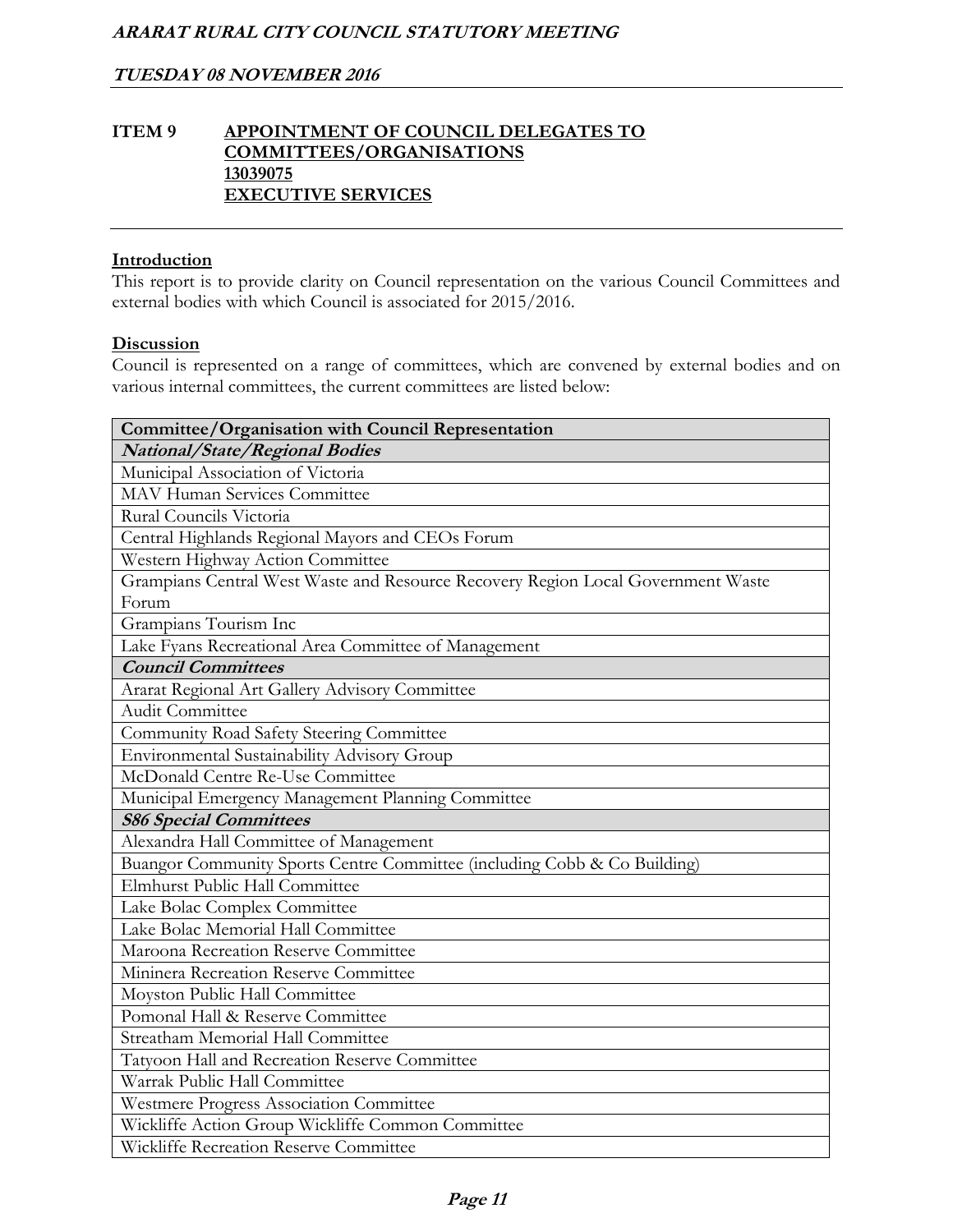## **TUESDAY 08 NOVEMBER 2016**

| Willaura Golf Club             |
|--------------------------------|
| Willaura Memorial Hall         |
| Willaura Recreation Reserve    |
| Yalla-Y-Poora Community Centre |

The following are newly established Committees

#### **Newly Established Council Committees**

Ararat Bypass Advisory Committee

Community Engagement Advisory Committee

Early Years Strategic Planning Advisory Group

Economic Strategy Advisory Committee

Future of Agriculture Advisory Forum

Health Prevention Leadership Advisory Partnership

#### **Council plan reference**

- 1.1 Assist communities to develop and proposer.
- 5.1 Good governance through leadership.

#### **Financial and resource implications**

Costs for Councillors attending (travel expenses) are included in the current budget allocations.

#### **Risk implications**

A definitive list will clarify who is the Council appointed delegate/s to any particular body or Committee.

#### **Statutory Implications**

Council representation required on all Section 86 Committees.

#### **Community Implications**

Council representation on Committees and Organisations across the municipality.

#### **Environmental Implications**

None identified.

#### **Internal/external consultation**

Appointments of Council Delegates to Committee/Organisations discussed at Assembly of Councillors on 14 October 2014.

#### **Options**

The appointment of delegates is at the discretion of the Council of the day.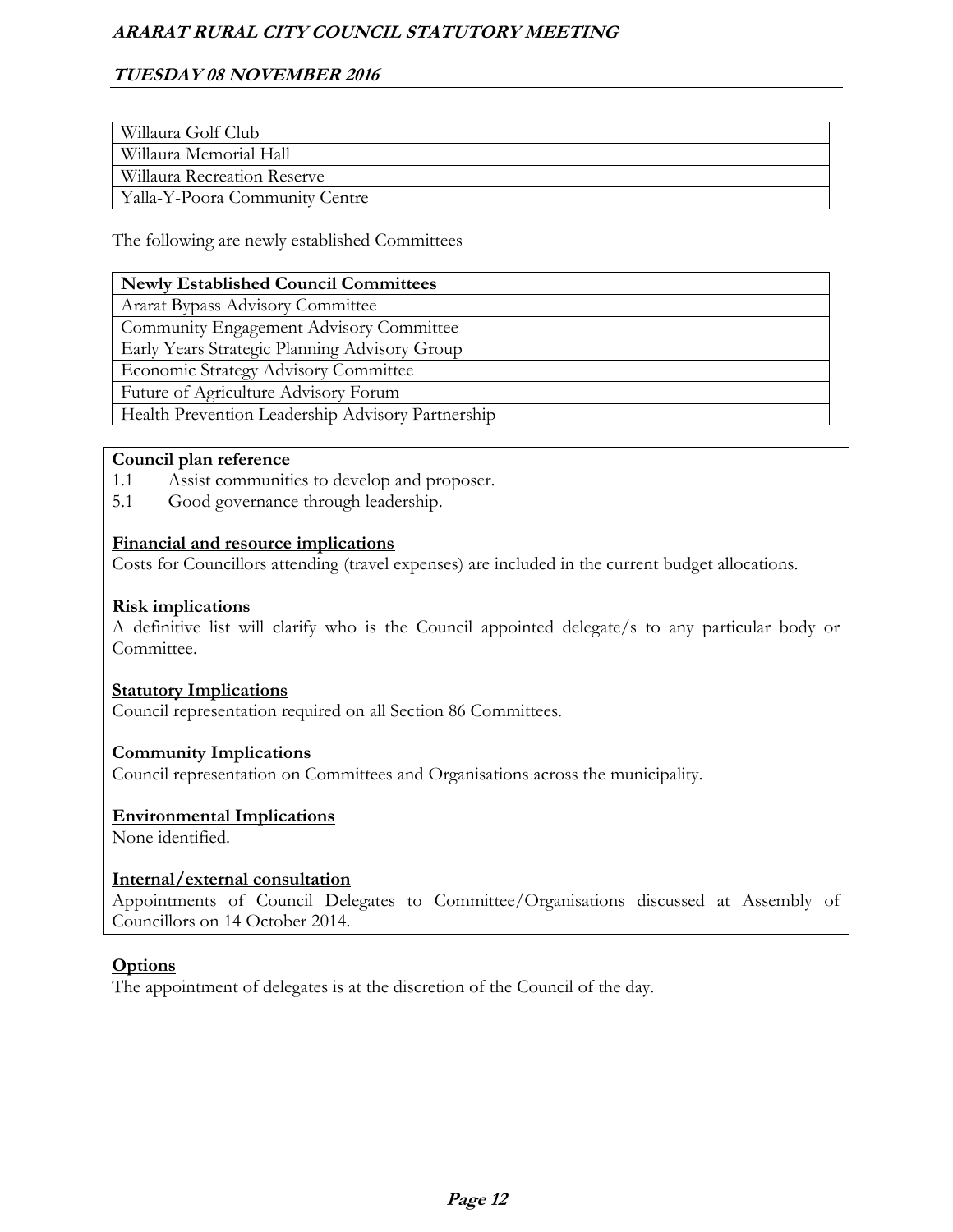#### **Conclusion**

That Council determines representation on the various Council committees and external bodies with which Council is associated for 2016/2017.

## **Recommendation:**

**That the appointment of Council delegates to Committees/Organisations for the Council term 2016/2017 as listed below be approved:**

| Committee/Organisation with                                                                                | <b>Basis of</b>             | Council                                  | <b>Support Officer</b>                                           |
|------------------------------------------------------------------------------------------------------------|-----------------------------|------------------------------------------|------------------------------------------------------------------|
| <b>Council Representation</b>                                                                              | Representation              | Delegate                                 |                                                                  |
| <b>National/State/Regional Bodies</b>                                                                      |                             |                                          |                                                                  |
| Municipal Association of Victoria                                                                          | <b>One Councillor</b>       | Mayor<br>Deputy Mayor<br>(sub)           | <b>CEO</b>                                                       |
| <b>MAV Human Services Committee</b>                                                                        | <b>One Councillor</b>       | <b>Cr</b> Beales                         |                                                                  |
| <b>Rural Councils Victoria</b>                                                                             | <b>One Councillor</b>       | Mayor                                    | <b>CEO</b>                                                       |
| <b>Central Highlands Regional</b><br><b>Mayors and CEOs Forum</b>                                          | Mayor                       | Mayor                                    | <b>CEO</b>                                                       |
| <b>Western Highway Action</b><br>Committee                                                                 | <b>One Councillor</b>       | <b>Cr</b> Hooper                         | <b>Executive Manager</b><br>Planning and<br><b>Public Health</b> |
| <b>Grampians Central West Waste</b><br>and Resource Recovery Region<br><b>Local Government Waste Forum</b> | <b>One Councillor</b>       | <b>Cr</b> Pettman                        | Director Assets,<br>Finances and<br><b>Corporate Services</b>    |
| <b>Grampians Tourism Inc</b>                                                                               | <b>One Councillor</b>       | Cr Allgood                               | <b>Manager Tourism</b><br>and Community<br>Information           |
| Lake Fyans Recreational Area<br><b>Committee of Management</b>                                             | <b>One Councillor</b>       | <b>Cr</b> Hooper                         |                                                                  |
| <b>Council Committees</b>                                                                                  |                             |                                          |                                                                  |
| <b>Ararat Bypass Advisory Committee</b>                                                                    | 2 Councillors               | Cr<br>Hooper<br>and<br>Cr<br>McLean      | <b>CEO</b>                                                       |
| <b>Ararat Regional Art Gallery</b><br><b>Advisory Committee</b>                                            | <b>One Councillor</b>       | <b>Cr Armstrong</b>                      | <b>Manager Cultural</b><br><b>Services</b>                       |
| <b>Audit Committee</b>                                                                                     | Mayor and One<br>Councillor | Mayor and Cr<br>McLean                   | <b>CEO</b>                                                       |
| <b>Community Engagement Advisory</b><br>Committee                                                          | 2 Councillors               | Cr Armstrong<br>and<br><b>Cr Pettman</b> | <b>Executive Manager</b><br><b>Community Life</b>                |
| <b>Community Road Safety Steering</b><br>Committee                                                         | <b>One Councillor</b>       | Cr Allgood                               | <b>Design and Project</b><br>Management<br>Coordinator           |
| <b>Early Years Strategic Planning</b><br><b>Advisory Group</b>                                             | <b>One Councillor</b>       | <b>Cr Armstrong</b>                      | <b>Executive Manager</b><br><b>Community Life</b>                |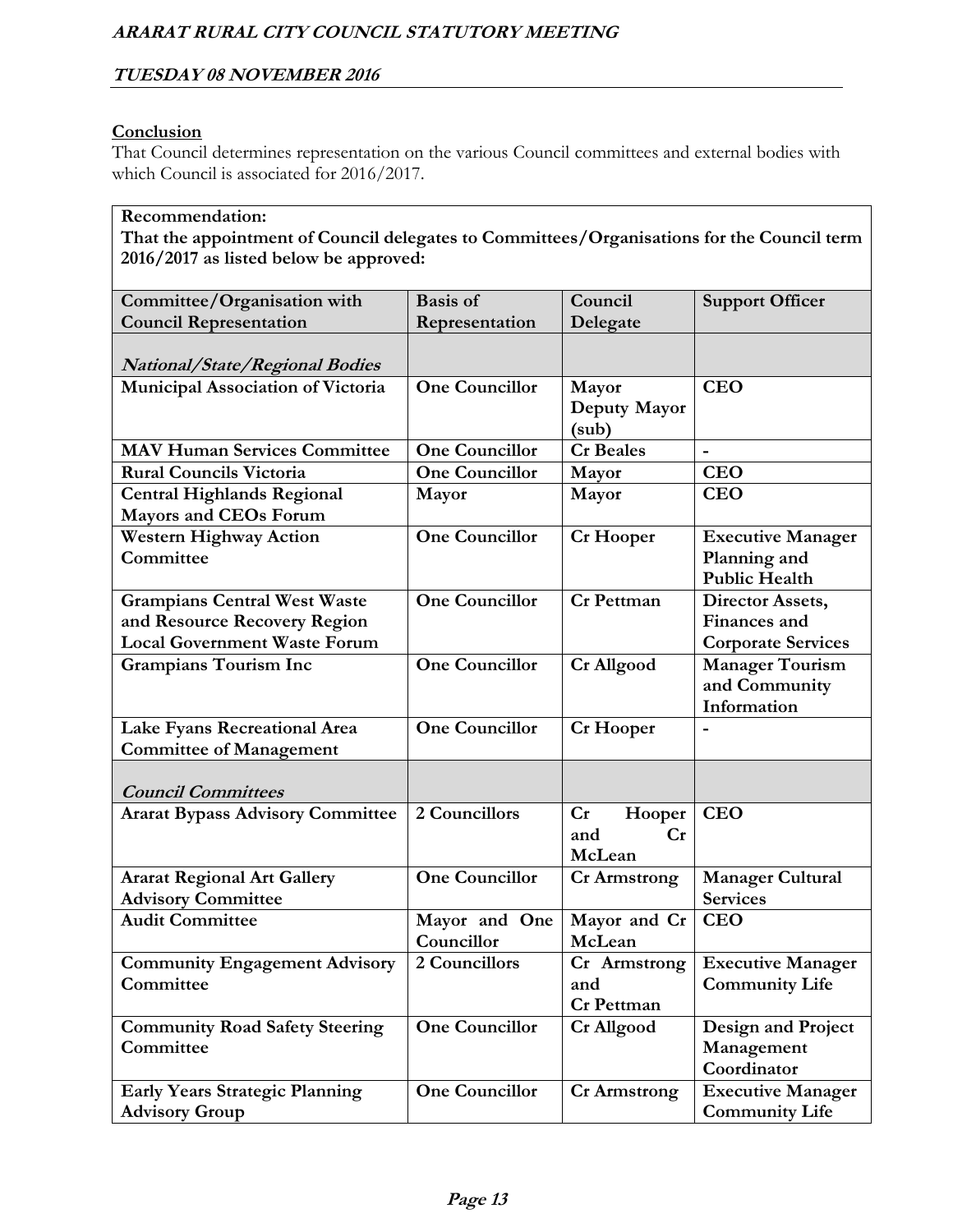## **TUESDAY 08 NOVEMBER 2016**

| <b>Economic Strategy Advisory</b>     | Three                 | Cr Allgood, Cr      | <b>Director Corporate</b> |
|---------------------------------------|-----------------------|---------------------|---------------------------|
| Committee                             | Councillors           | Ford and Cr         | Strategy, Risk and        |
|                                       |                       | Hooper              | Governance                |
| <b>Environmental Sustainability</b>   | <b>One Councillor</b> | <b>Cr</b> Pettman   | Waste and                 |
| <b>Advisory Committee</b>             |                       |                     | Sustainability            |
|                                       |                       |                     | Coordinator               |
| <b>Future of Agriculture Advisory</b> | 2 Councillors         | Cr Armstrong        | <b>Executive Manager</b>  |
| Group                                 |                       | and<br>Cr           | <b>Community Life</b>     |
|                                       |                       | Hooper              |                           |
| <b>Health Prevention Leadership</b>   | <b>One Councillor</b> | <b>Cr</b> Pettman   | <b>Executive Manager</b>  |
| <b>Advisory Partnership</b>           |                       |                     | <b>Community Life</b>     |
| <b>McDonald Centre Re-Use</b>         | <b>One Councillor</b> | <b>Cr Allgood</b>   | <b>Executive Manager</b>  |
| Committee                             |                       |                     | <b>Community Life</b>     |
| <b>Municipal Emergency</b>            | <b>One Councillor</b> | <b>Cr</b> Beales    | Manager                   |
| <b>Management Planning Committee</b>  |                       |                     | Emergency                 |
|                                       |                       |                     | Services, Safety and      |
|                                       |                       |                     | <b>Local Laws</b>         |
|                                       |                       |                     |                           |
| <b>S86 Special Committees</b>         |                       |                     |                           |
| Alexandra Hall Committee of           | One                   | <b>Cr Allgood</b>   |                           |
| Management                            | representative        |                     |                           |
|                                       | (non-voting)          |                     |                           |
| <b>Buangor Community Sports</b>       | One                   | <b>Cr</b> Hooper    |                           |
| <b>Centre Committee (including</b>    | representative        |                     |                           |
| Cobb & Co Building)                   | (non-voting)          |                     |                           |
| <b>Elmhurst Public Hall Committee</b> | One                   | <b>Cr</b> Beales    |                           |
|                                       | representative        |                     |                           |
|                                       | (non-voting)          |                     |                           |
| Lake Bolac Complex Committee          | One                   | <b>Cr</b> Beales    |                           |
|                                       | representative        |                     |                           |
|                                       | (non-voting)          |                     |                           |
| Lake Bolac Memorial Hall              | One                   | <b>Cr</b> Beales    |                           |
| Committee                             | representative        |                     |                           |
|                                       | (non-voting)          |                     |                           |
| <b>Maroona Recreation Reserve</b>     | One                   | <b>Cr</b> Pettman   |                           |
| Committee                             | representative        |                     |                           |
|                                       | (non-voting)          |                     |                           |
| <b>Mininera Recreation Reserve</b>    | One                   | <b>Cr</b> Beales    |                           |
| Committee                             | representative        |                     |                           |
|                                       | (non-voting)          |                     |                           |
| <b>Moyston Public Hall Committee</b>  | One                   | Cr Hooper           |                           |
|                                       | representative        |                     |                           |
|                                       | (non-voting)          |                     |                           |
| Pomonal Hall & Reserve                | One                   | Cr Hooper           |                           |
| Committee                             | representative        |                     |                           |
|                                       | (non-voting)          |                     |                           |
| <b>Streatham Memorial Hall</b>        | One                   | <b>Cr Armstrong</b> |                           |
| Committee                             | representative        |                     |                           |
|                                       | (non-voting)          |                     |                           |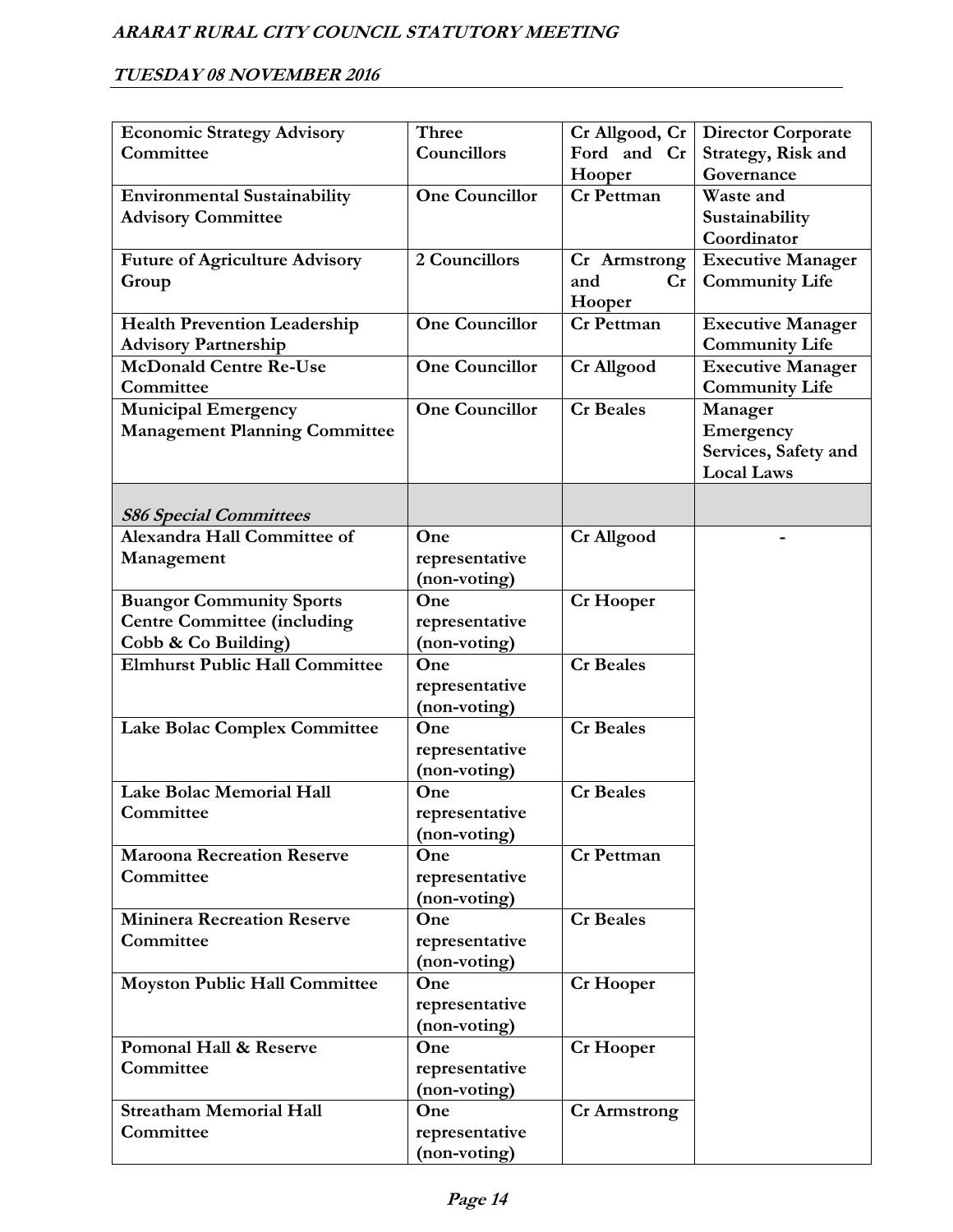## **TUESDAY 08 NOVEMBER 2016**

|                                         | One            | <b>Cr</b> Beales    |
|-----------------------------------------|----------------|---------------------|
| <b>Tatyoon Hall and Recreation</b>      |                |                     |
| <b>Reserve Committee</b>                | representative |                     |
|                                         | (non-voting)   |                     |
| <b>Warrak Public Hall Committee</b>     | One            | Cr Allgood          |
|                                         | representative |                     |
|                                         | (non-voting)   |                     |
| <b>Westmere Progress Association</b>    | One            | <b>Cr Armstrong</b> |
| Committee                               | representative |                     |
|                                         | (non-voting)   |                     |
| <b>Wickliffe Action Group Wickliffe</b> | One            | Cr McLean           |
| <b>Common Committee</b>                 | representative |                     |
|                                         | (non-voting)   |                     |
| <b>Wickliffe Recreation Reserve</b>     | One            | Cr McLean           |
| Committee                               | representative |                     |
|                                         | (non-voting)   |                     |
| Willaura Golf Club                      | One            | <b>Cr</b> Beales    |
|                                         | representative |                     |
|                                         | (non-voting)   |                     |
| Willaura Memorial Hall                  | One            | <b>Cr</b> Beales    |
|                                         | representative |                     |
|                                         | (non-voting)   |                     |
| <b>Willaura Recreation Reserve</b>      | One            | <b>Cr</b> Pettman   |
|                                         | representative |                     |
|                                         | (non-voting)   |                     |
| Yalla-Y-Poora Community Centre          | One            | <b>Cr Armstrong</b> |
|                                         | representative |                     |
|                                         | (non-voting)   |                     |
|                                         |                |                     |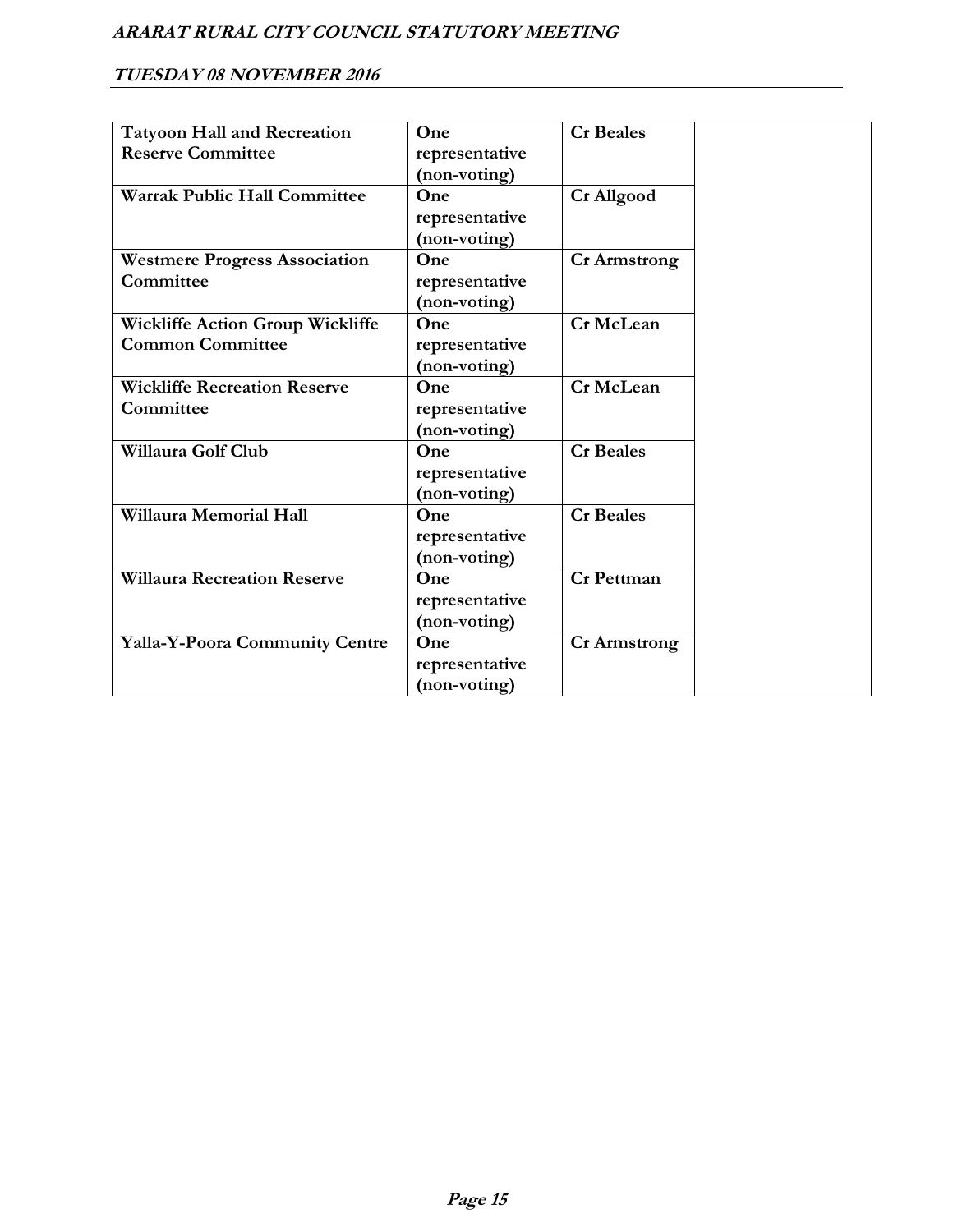#### **TUESDAY 08 NOVEMBER 2016**

#### **ITEM 10 FIXING OF MEETING CYCLE 2016/2017 13047340 EXECUTIVE SERVICES**

#### **Introduction**

The purpose of this report is to set Council Meeting dates for 2016/2017.

#### **Discussion**

On the basis of Council continuing to meet on the third Tuesday of the month, the following dates will be the ordinary Council Meeting days for the ensuing twelve months (excluding December 2016 and June 2017).

#### *December 2016 Council Meeting*

It is proposed to hold the December 2016 Council Meeting one week earlier to assist employees to following up on resolutions prior to the Christmas break. Last year Council held the December meeting on the 2nd Tuesday.

#### *June 2017 Council Meeting*

The Mayor and Chief Executive Officer attend the ALGA National General Assembly in Canberra, which is held the third week of June the same week as the Council Meeting. This change will allow Council representatives to attendance the National General Assembly.

Proposed times and dates:

6.00pm - Tuesday 22 November 2016; 6.00pm - Tuesday 13 December 2016 (one week earlier); 6.00pm - Tuesday 21 February 2017; 6.00pm - Tuesday 21 March 2017; 6.00pm - Tuesday 18 April 2017; 6.00pm - Tuesday 16 May 2017; 6.00pm - Tuesday 27 June 2017 (one week later); 6.00pm - Tuesday 18 July 2017; 6.00pm - Tuesday 15 August 2017; 6.00pm - Tuesday 19 September 2017; 6.00pm - Tuesday 17 October 2017; and

Proposed times and dates for Special Meetings:

 9.00am – Thursday 19 January 2017 (Councillors Code of Conduct) 6.00pm - Wednesday 31 October 2017 (Statutory Meeting).

## **Financial and resource implications**

None identified.

#### **Risk implications**

None identified.

#### **Statutory Implications**

Schedule set for Council Meetings, and meetings advertised and placed on Council website.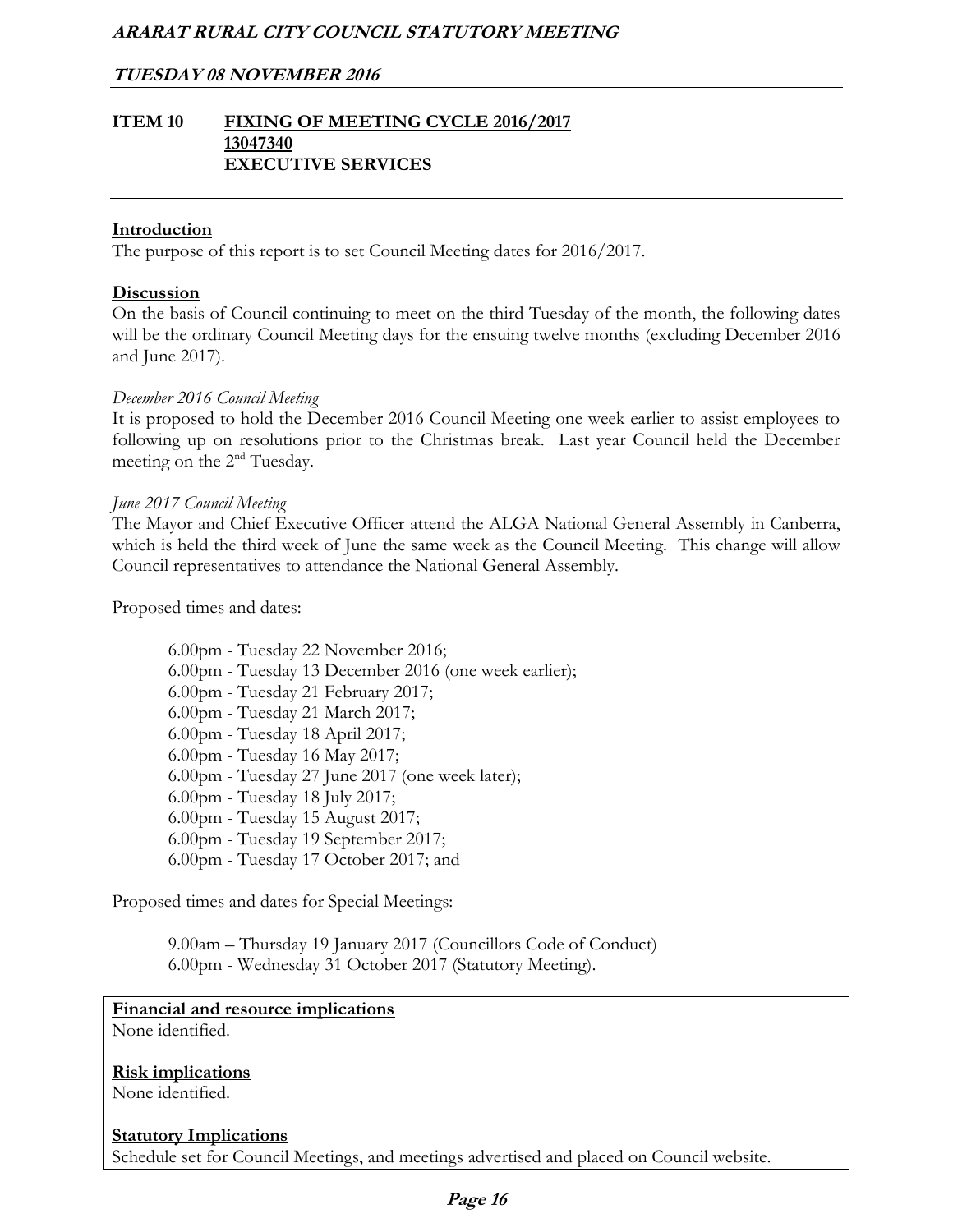## **TUESDAY 08 NOVEMBER 2016**

#### **Community Implications**

Community awareness of meeting cycle for 2016/2017.

**Environmental Implications** 

None identified.

**Internal/external consultation** 

None identified.

#### **Options**

That Council:

- 1 Adopt the meeting cycle as presented.
- 2 Change the meeting cycle.

#### **Conclusion**

Meeting cycle set for the 2016/2017 term.

#### **Recommendation**

**That Council: 1 Adopts the Ordinary Council Meeting dates for 2016/2017 as follows: 6.00pm - Tuesday 22 November 2016; 6.00pm - Tuesday 13 December 2016 (one week earlier); 6.00pm - Tuesday 21 February 2017; 6.00pm - Tuesday 21 March 2017; 6.00pm - Tuesday 18 April 2017; 6.00pm - Tuesday 16 May 2017; 6.00pm - Tuesday 27 June 2017 (one week later); 6.00pm - Tuesday 18 July 2017; 6.00pm - Tuesday 15 August 2017; 6.00pm - Tuesday 19 September 2017; 6.00pm - Tuesday 17 October 2017; and 9.00am - Thursday 19 January 2017 (Councillors Code of Conduct); 6.00pm - Wednesday 31 October 2017 (Statutory Meeting); and 2 Advertises the dates and times of the Council Meeting dates for 2016/2017 in the Ararat Advertiser and on Council's website.**